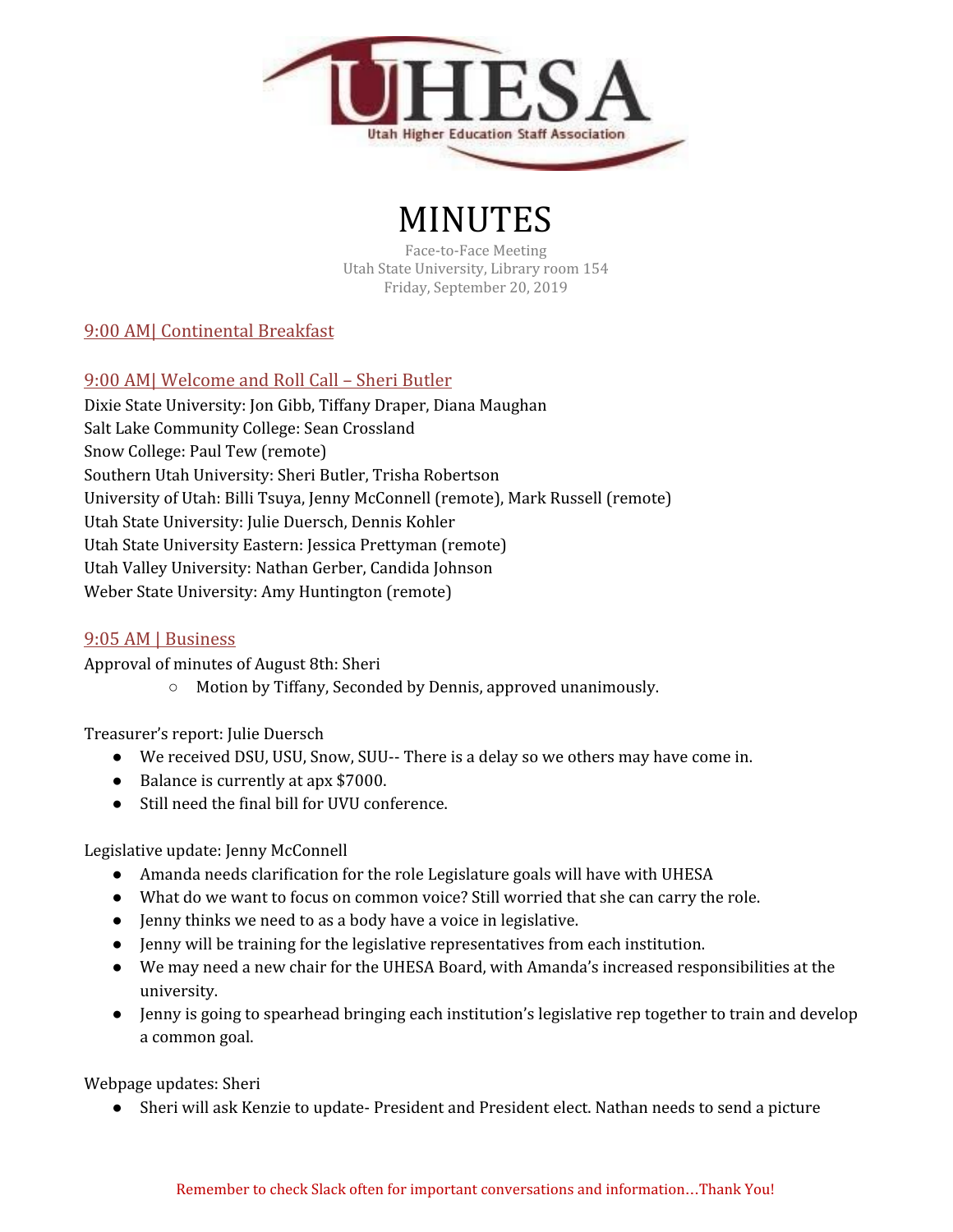

# **Discussion: What is the purpose of the UHESA Council and how do we engage all delegates, led by Sheri and Nathan**

- We want to address the successes, challenges, and problems to the group and then take back to our institutions. Constitution and bylaws need to be reviewed often with the transient nature of this body
- Learn from each other as representatives from the institution.
- U of U is looking at creating two organizations to have University Staff and Health Care Clinical Staff.
- The goal behind UHESA is to create the opportunity to network with other institutions, share ideas, building on institutions programs and to bring ideas back to individual institutions to strengthen the staff at their institution

# **Discussion: How can each staff association board communicate effectively with their campus partners (administration, faculty, staff and students)?**

Goals of Association: Spread the word - Increase involvement

- Organization of your association can make communication effectively
- Other forms:
	- We have requested everyone to add their Bylaws and Constitutions to the Google Team Drive.
	- Constitution-purpose and what you do

#### Communication with Staff:

- Some of the methods for communication to staff by each institution were reported as:
	- Committee person over communication institutional allowed emails- word of mouthinvolvement -
	- Welcome committee introduction -
	- UVU has a feedback link on website/ with page addressing the feedback -
	- $\circ$  Remote: SUU-includes all staff, no matter whether they are attending an event or not in a raffle - DSU-takes token of appreciation to staff that doesn't always stays involved - WSUnon-voting member from the Davis Campus- SUU invite remote location to be part of the planning committee.- Snow-invite committee representative from remote locations -
- Each School reported various methods they are currently using for communicating to staff:
	- UVU
		- One page email with very specific parameters- people are reading
		- Allow to have a posting for two weeks
		- Moved their holiday social to an event center so all departments, including dining, can enjoy the event.
	- SUU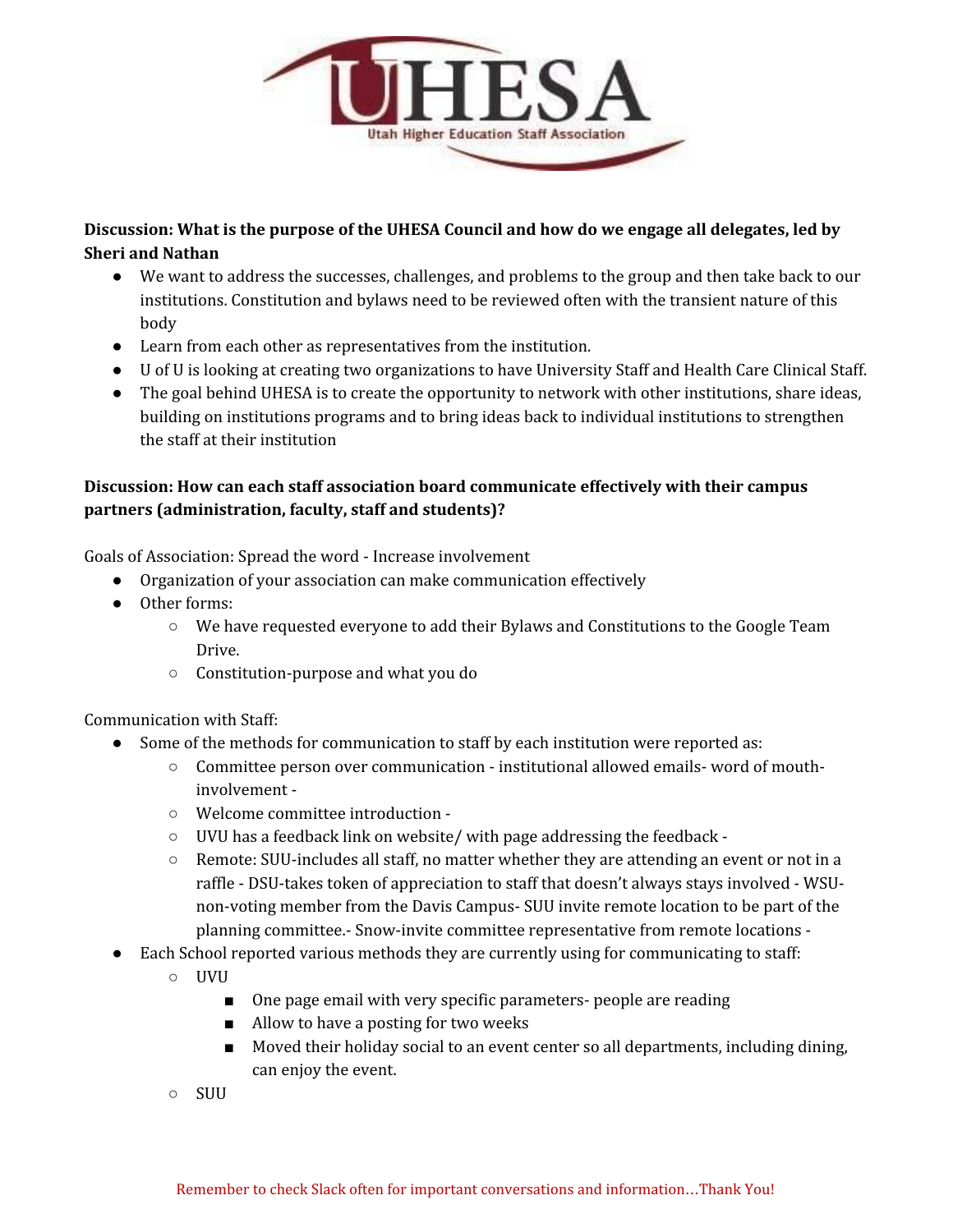

- Have a letter in their portal 5 days out with links to where they need to go
- WSU
	- Send daily letter that changes over often
	- Weber State is reviewing the following items that apply to staff
		- staff adjuncting
		- Comp time
		- Paid family leave
		- Communication is through representative
		- Representatives- from different areas
		- Senate positions for their associations
		- Weber sends supervisor a letter after the election to get supervisor support
- U of U
	- Comment from the Chat Feature: Staff councils/associations are too small for their goals. Many universities have Department level engagement committees that are directly tied to the staff council association body. This allows for information to spread both up and down organically. Tend to have more engagement when it's coming from a group of people they directly work with.
- During election:
	- Comment from Chat Feature: They have the supervisor sign with application process which outlines the time commitment for meetings, etc., but also the importance of being on the council.
	- They technically cannot deny employee to be the council, but recognize the difficulties.
- Discussion on organizational structures of each institution staff association:
	- UVU
		- Have representatives from divisions or departments on their board
		- Committees and division representation
		- Demand to have the same voice as faculty
		- Staff President-invited to many high-level meetings
		- Nomination process:
			- Ask for nominations (They need to work for 2 years on a committee for Executive Board Position)
			- Send to HR to make sure they can serve in this position
			- Send to supervisors to gain permission
			- Looked at faculty senate-- They call the division reps senators
			- 11 committees-with volunteers
			- 11 Senate members-numbers based on how many staff they represent
			- Senators serve on a committee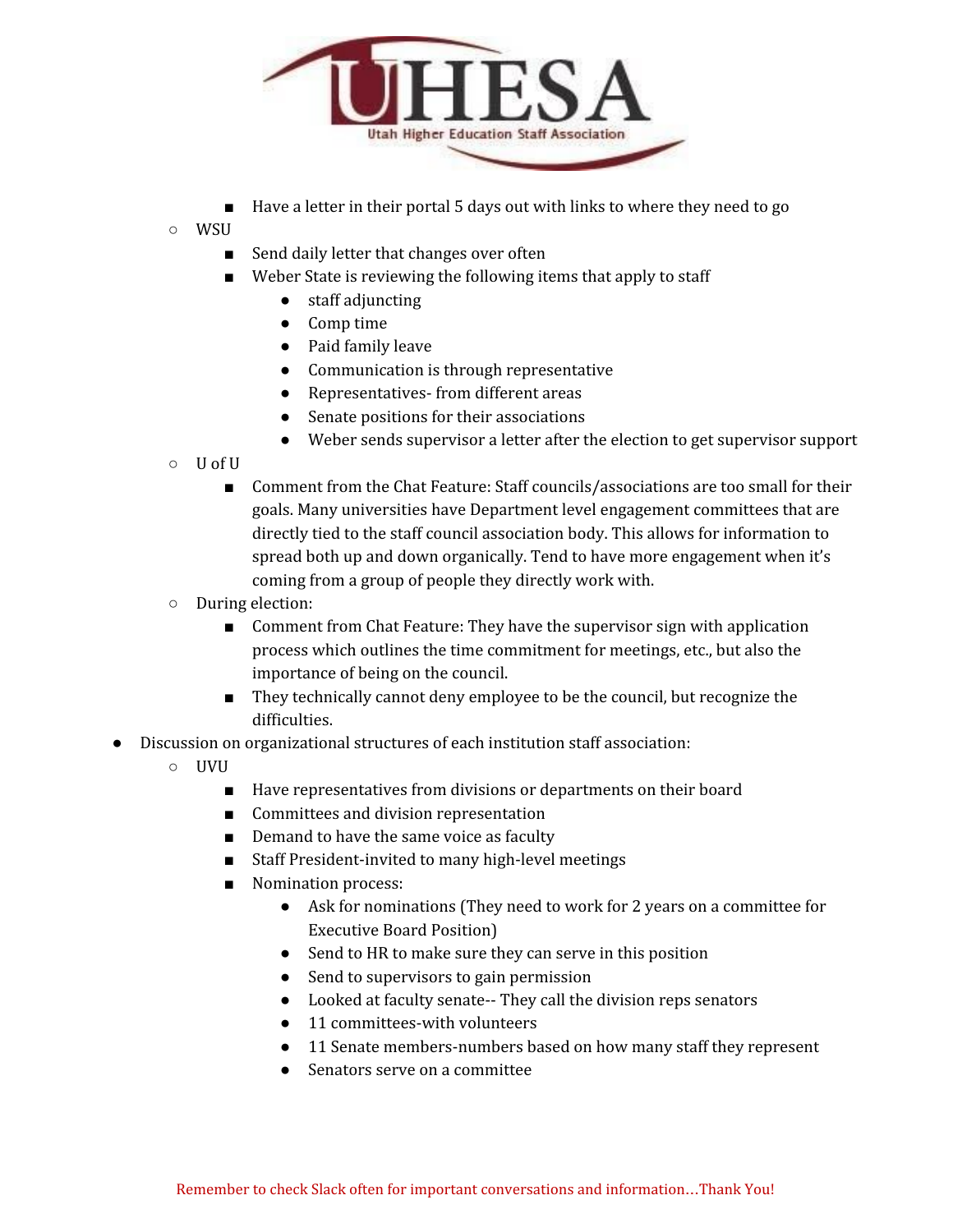

- Executive Board (elected) (meet before general board meetings) go to committee meetings to support the chair & goes to meetings institutionally
- Two ad hoc- faculty senate president & Student representative from student association not necessarily the president
- Executive liaison-from HR
- A small stipend for president and secretary
- Non-exempt clock in and out as they do Staff Association work
- USU
	- Organized as committees. Two for each committee with two-year tenure each with overlapping years.
- DSU
	- Basic board elected
	- Board member over committees--Committee is anyone across campus
	- Welcoming committee. Assigned to welcome new employees across campus
- SUU
	- Organized as committees, but doesn't use committees to advantage
- USU Eastern:
	- They offer lesser time commitments if the supervisors are worried about the time commitment.
- Communication with Faculty:
	- Faculty is required to serve on committees so staff should have the same opportunity.

# 12:30PM | Lunch

# 1:30PM | Schedule discussions for future meetings based on input from July meeting at UVV

Topics:

- Check past surveys
- Service for staff
- Service Opportunities
- Staff Association Scholarship
- Tuition Waiver
- Staff Association Organization (Discussed) Would like to revisit
- Procedure manual
- Recognition
- Socializing Events for staff
- Benefits
- Wellness programs
- Staff DevelopmenT
- **Staff Salary equity**
- Performance review
- Marketing to staff about the association (Method, to whom, etc)
- Equity raises-at Dixie
- Diversity of staff of representation
- How does staff factor into the strategic plan of your institution
- Policy Review
- Exempt- and overtime Professionalism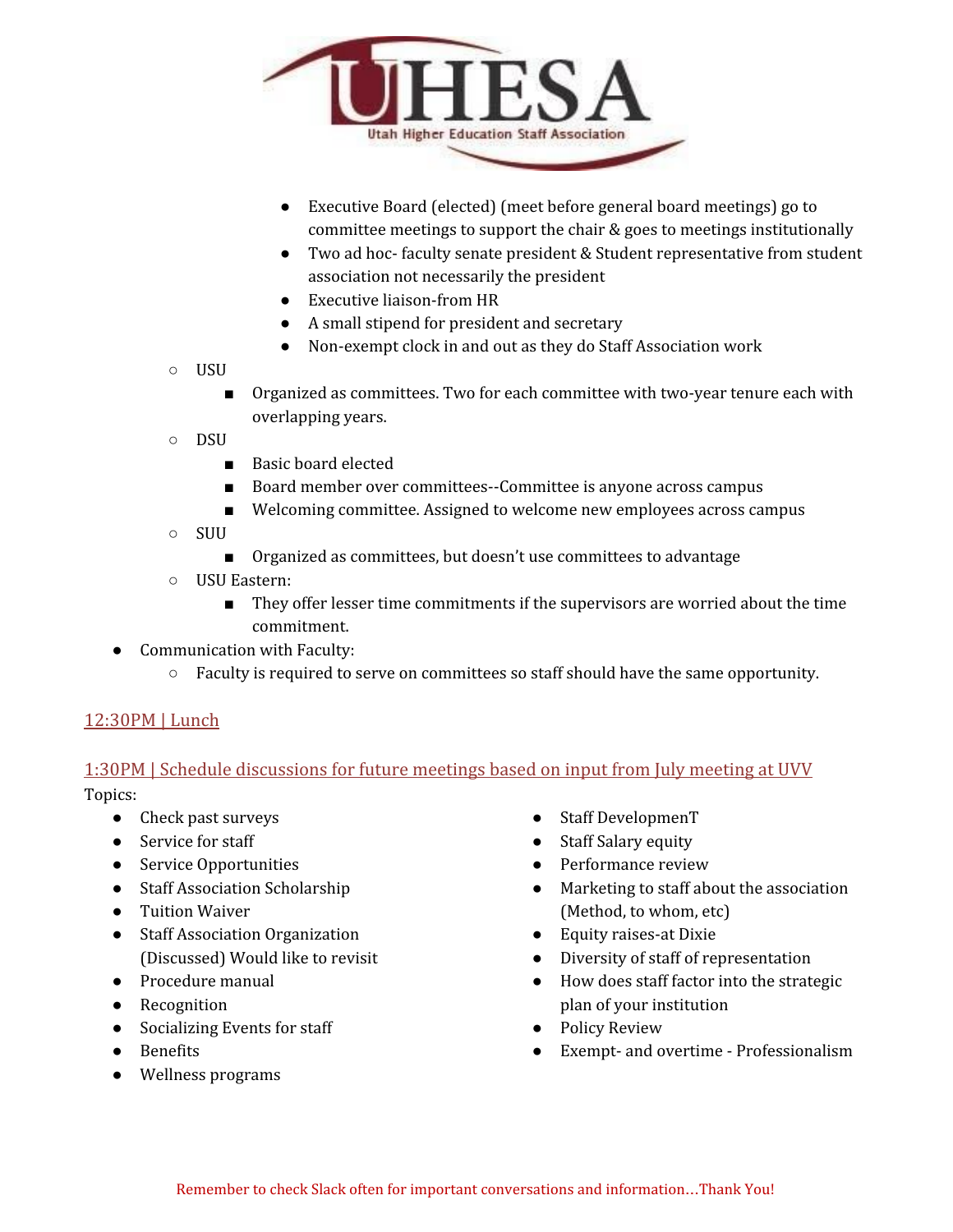

Additional Topic: Parking

- SUU- 1 free pass-designated faculty and staff- if they have SUU license students park in faculty Limited staff- they have open lots for everyone
- UVU- Faculty and staff free parking anywhere- you still register- Pay for your visitors- Garage is for visitors or pay \$500 a year to get a stall in garage. \$120 for students - UVX-has decreased the demand on parking passes
- USU- Parking Information (Faculty/Staff): [https://parking.usu.edu/parking-information/faculty-and-staff-parking/PermitPricing\\_FacultyStaf](https://parking.usu.edu/parking-information/faculty-and-staff-parking/PermitPricing_FacultyStaff_2019-20.pdf) [f\\_2019-20.pdf](https://parking.usu.edu/parking-information/faculty-and-staff-parking/PermitPricing_FacultyStaff_2019-20.pdf) (no free passes for faculty or staff or students)
- U of U- \$648 at University of Utah \$700 by 2022 [\(https://commuterservices.utah.edu/permit-types/index.php\)](https://commuterservices.utah.edu/permit-types/index.php)
- Snow It is free
- SLCC- varies for campus-almost free

# Good Things:

University of Utah: SafeUt- <https://healthcare.utah.edu/uni/safe-ut/>

#### Future meeting schedule

Zoom meeting Schedule:

- October 10, 9:00am
	- Staff Association Scholarship
	- Tuition Waiver
- November 14, 9:00am
	- Topic: Exempt status and work to get the job
- December 13, 9:00am
	- Topic: Performance review
- January 9, 9:00am
	- Topic: Follow up on remote communications
- February 13, 9:00am
- March 27th meeting
	- Topics:
		- Legislative allocations and cost of living raises among institute
		- Revisit organization, constitution & bylaws, how we are similar and different. How can we help those that would like to make changes

# Adjourn | 2:00PM

Nathan motioned to adjourn, Julie seconded